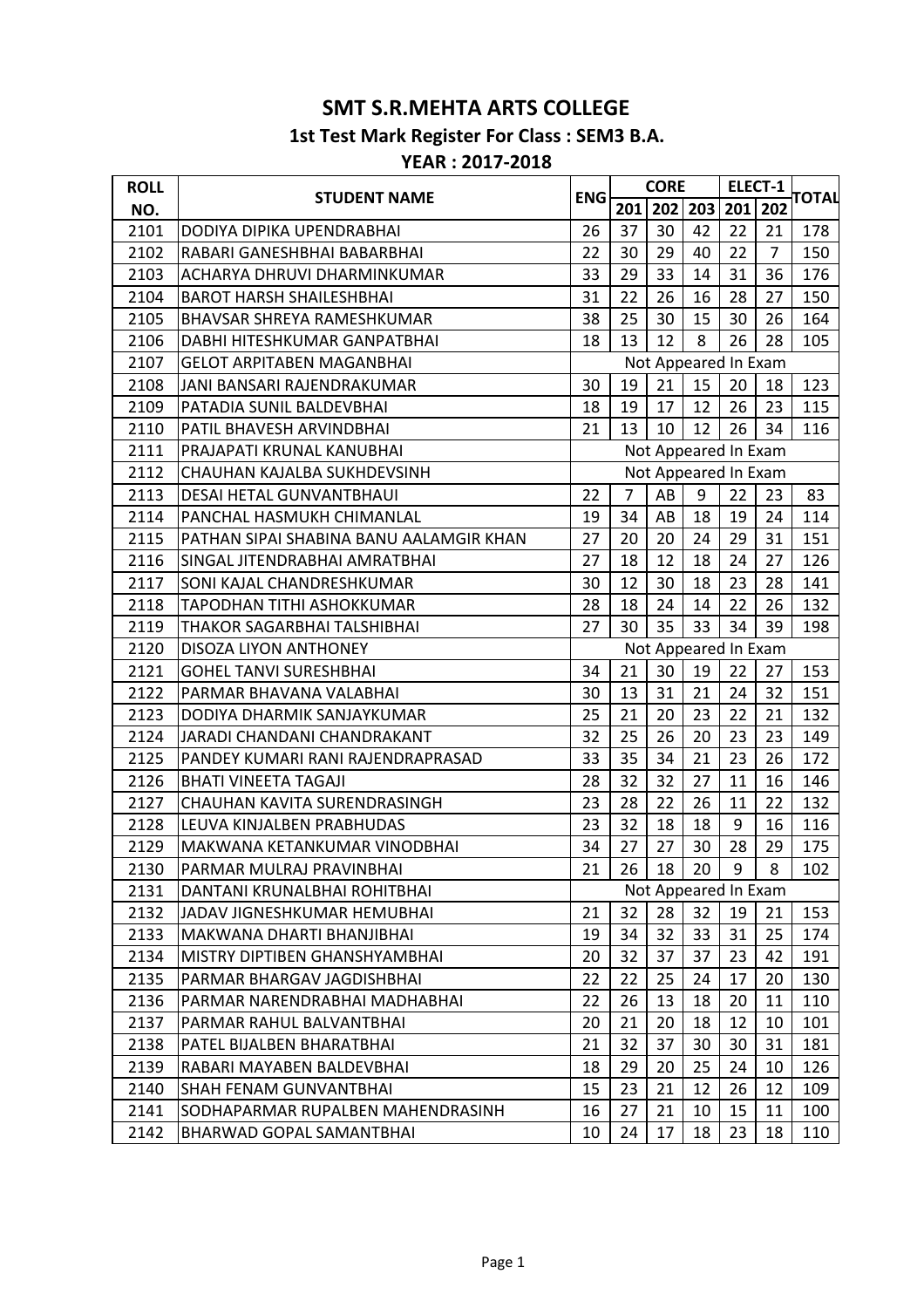| 2143 | SATHAWARA HIMANEEBEN BHARATKUMAR      | 18                                      | 25             | 32             | 21 | 22 | 23 | 141 |  |
|------|---------------------------------------|-----------------------------------------|----------------|----------------|----|----|----|-----|--|
| 2144 | SOLANKI RONAK PUNAMBHAI               | 18                                      | 30             | 22             | 20 | 23 | 23 | 136 |  |
| 2145 | BHALGAMA VAISHALI DHIRAJBHAI          | 27                                      | 19             | 13             | 13 | 32 | 39 | 143 |  |
| 2301 | GAJJAR KAJAL JAYESHKUMAR              | 18                                      | 20             | $\overline{7}$ | 13 | 18 | 23 | 99  |  |
| 2302 | PARMAR PIYUSHKUMAR BALVANTBHAI        | 18                                      | 29             | 31             | 30 | 24 | 31 | 163 |  |
| 2303 | VALAND KINJALBEN DINESHKUMAR          | 24                                      | 20             | 23             | 17 | 22 | 25 | 131 |  |
| 2304 | BAIRWA DEEPIKA AMBALAL                | 19                                      | 18             | 34             | 16 | 25 | 19 | 131 |  |
| 2305 | CHAUHAN MAYUR ARVINDBHAI              | 19                                      | 17             | 19             | 19 | 17 | 27 | 118 |  |
| 2306 | CHAWDA ANITABAHEN CHANDRAKANTBHAI     | 18                                      | 15             | 31             | 16 | 23 | 31 | 134 |  |
| 2307 | CHHATRALA ARATIBEN JAYANTILAL         | 21                                      | 12             | 20             | 12 | 8  | 11 | 84  |  |
| 2308 | DANTANI SHIVANI MANOJBHAI             | Not Appeared In Exam                    |                |                |    |    |    |     |  |
| 2309 | PARMAR PARESHKUMAR DINESHBHAI         | 19                                      | 12             | 19             | 19 | 16 | 10 | 95  |  |
| 2310 | PRAJAPATI KAVITAKUMARI GORELAL        | 15                                      | $\overline{7}$ | 19             | 9  | 13 | 5  | 68  |  |
| 2311 | SOLANKI KARTIKKUMAR ECONOMICS         | 18                                      | 9              | 19             | 9  | 8  | 18 | 81  |  |
| 2312 | VAGHELA MUKESHBHAI GHANSHYAMBHAI      | 15                                      | 16             | 19             | 12 | 15 | 18 | 95  |  |
| 2313 | ALGOTAR SAHDEVBHAI GAMBHIRBHAI        | 23                                      | 19             | 28             | 18 | 18 | 19 | 125 |  |
| 2314 | <b>BHILECHA RONAKKUMAR REVAJI</b>     | 18                                      | 11             | 19             | 12 | 21 | 18 | 99  |  |
| 2315 | DESAI MAHEBUBHUSEN UMARBHAI           | 22                                      | 18             | 26             | 18 | AB | 20 | 104 |  |
| 2316 | DESAI SAURABH JAYRAMBHAI              | 25                                      | 17             | 46             | 25 | 23 | 24 | 160 |  |
| 2317 | DHARDA SURESH KHETABHAI               | 15                                      | 16             | 31             | 23 | 19 | 21 | 125 |  |
| 2318 | <b>GOHIL DIVYAKANT PREMJIBHAI</b>     | 21                                      | 20             | 38             | 28 | 29 | 20 | 156 |  |
| 2319 | RABARI PINTU LALJIBHAI                | 23                                      | 18             | 27             | 20 | 27 | 20 | 135 |  |
| 2320 | SOLANKI ANANDKUMAR NAVNITBHAI         | 18                                      | 10             | 31             | 19 | 20 | 18 | 116 |  |
| 2321 | <b>BAGHEL POOJA LAKHANSINGH</b>       | 15                                      | 18             | 32             | 24 | 34 | 27 | 150 |  |
| 2322 | BHARVAD VIPUL LAXMANBHAI              | 16                                      | 18             | 21             | 18 | 26 | 22 | 121 |  |
| 2323 | CHAUHAN DIPANSHUSINGH RAMBAHADURSINGH | 25                                      | 17             | 23             | 19 | 34 | 31 | 149 |  |
| 2324 | DATANIYA RAVIKUMAR RAJESHBHAI         | 20                                      | 24             | 27             | 20 | 37 | 28 | 156 |  |
| 2325 | DESAI VASU MAHESHBHAI                 | 19                                      | 15             | 21             | 18 | 27 | 29 | 129 |  |
| 2326 | JADEJA PRUTHVISINH DILUBHA            | 20                                      | 17             | 21             | 17 | 28 | 27 | 130 |  |
| 2327 | PARMAR SANJAY CHANDUBHAI              | 22                                      | 18             | 18             | 18 | 30 | 26 | 132 |  |
| 2328 | RAO MAHAVIR BABULAL                   | 18                                      | 16             | 19             | 20 | 31 | 23 | 127 |  |
| 2329 | <b>RAVAT CHIRAG MANILAL</b>           | 19                                      | AB             | 21             | 19 | 27 | 23 | 109 |  |
| 2330 | SINDHAV JIGNESH JAGDISHBHAI           | 16                                      | 18             | 18             | 10 | 18 | AB | 80  |  |
| 2331 | SOLANKI SEJALBAHEN MANISHBHAI         | 21                                      | 26             | 35             | 21 | 36 | 33 | 172 |  |
| 2332 | VALA AKASH RAMBHAI                    | $\overline{7}$                          | 20             | 46             | 31 | 33 | 34 | 171 |  |
| 2333 | VANKAR RAJESHKUMAR KARSHANBHAI        | 20                                      | 22             | 41             | 30 | 32 | 33 | 178 |  |
| 2334 | CHAUHAN DIPIKABAHEN GIRDHARBHAI       | 20                                      | 32             | 33             | 30 | 19 | 22 | 156 |  |
| 2335 | DESAI VISHAL JAYRAMBHAI               | 21                                      | 33             | 18             | 22 | 19 | 19 | 132 |  |
| 2336 | MAKVANA DIMPAL TINUBHAI               | 20                                      | 29             | 25             | 27 | 22 | 27 | 150 |  |
| 2337 | NADIYA AJAY RAMESHBHAI                | 20                                      | 33             | 27             | 33 | 19 | 22 | 154 |  |
| 2338 | PRAJAPATI REENA PUKHRAJ               | 24                                      | 38             | 31             | 38 | 16 | 28 | 175 |  |
| 2339 | SOLANKI RAJVIBEN MERUBHAI             | 22                                      | 29             | 28             | 31 | 18 | 22 | 150 |  |
| 2340 | <b>THAKOR ANAND KALABHAI</b>          | 24                                      | 27             | 25             | 25 | 18 | 24 | 143 |  |
| 2341 | VERMA DILIPKUMAR RAMLAUT              | Not Appeared In Exam                    |                |                |    |    |    |     |  |
| 2342 | ZINZUVADIYA VIBHUTIBEN KANUBHAI       | 33<br>30<br>25<br>19<br>29<br>21<br>157 |                |                |    |    |    |     |  |
| 2343 | RATHOD SURESH UKABHAI                 | 22                                      | 23             | 24             | 25 | 26 | 26 | 146 |  |
| 2344 | PARMAR NIHALKUMAR HARGOVINDBHAI       | 24                                      | 17             | 18             | 22 | 28 | 0  | 109 |  |
| 2345 | LONIYA RAVIKUMAR RAMBAHADUR           | 10                                      | 17             | 23             | 21 | 18 | 18 | 107 |  |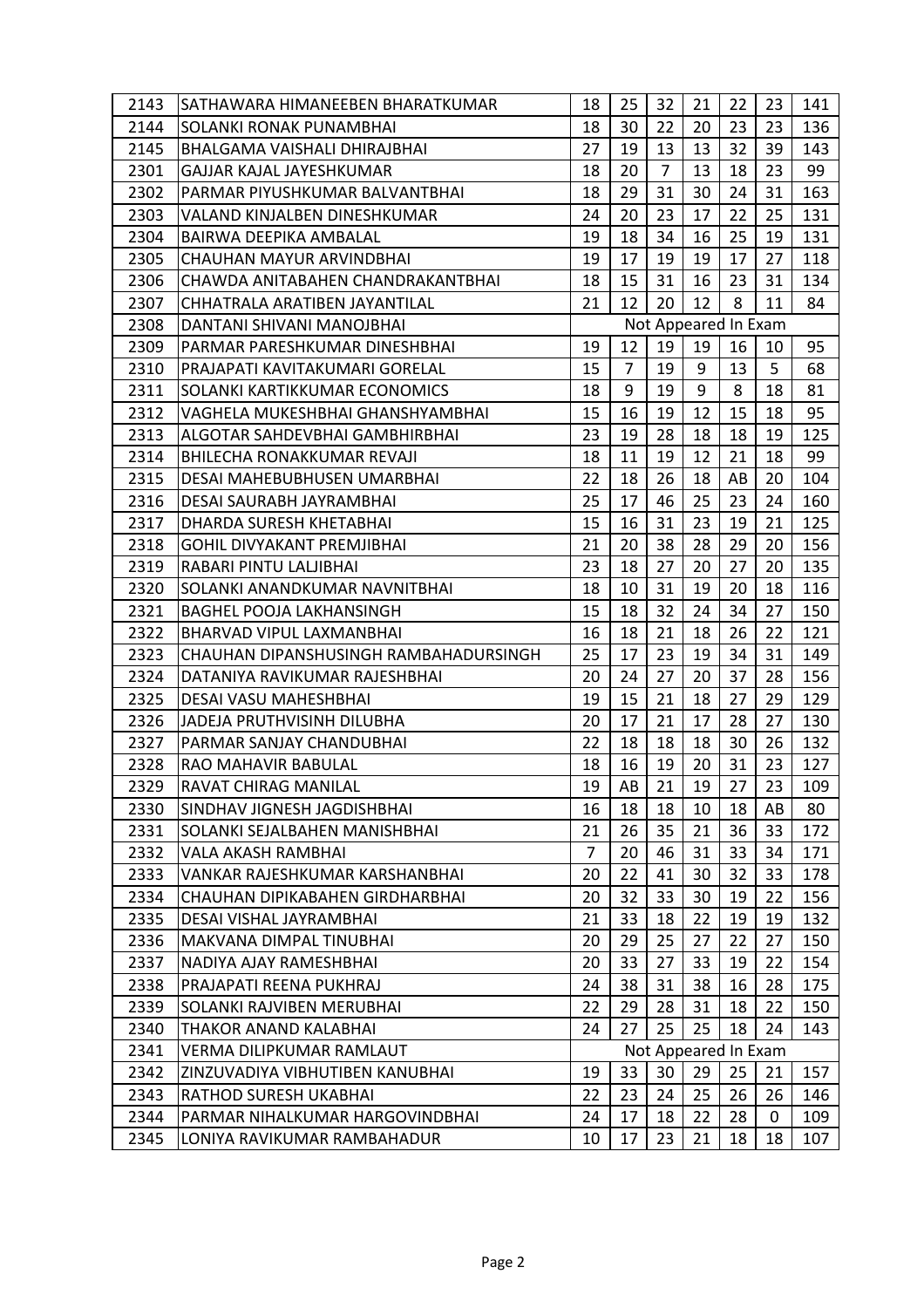| 2346 | <b>DESAI BHARATBHAI GAFURBHAI</b>    | Not Appeared In Exam                   |                |                      |                |    |                |     |
|------|--------------------------------------|----------------------------------------|----------------|----------------------|----------------|----|----------------|-----|
| 2501 | CHAUHAN BHAVNABEN MADANSINH          | 26                                     | 28             | 33                   | 25             | 42 | 41             | 195 |
| 2502 | DAVE BHAVIKABEN RAMESHBHAI           | 20                                     | 29             | 19                   | 21             | 40 | 30             | 159 |
| 2503 | DEDUN JASHUBHAI KIRITBHAI            | Not Appeared In Exam                   |                |                      |                |    |                |     |
| 2504 | <b>GANDHI HARDIK PRAVINBHAI</b>      | 9                                      | AB             | 6                    | AB             | AB | 19             | 34  |
| 2505 | JADAV VIKASKUMAR PRASHANTBHAI        | Not Appeared In Exam                   |                |                      |                |    |                |     |
| 2506 | JAIN DARSHANA MANOJBHAI              | 18                                     | 25             | 18                   | 21             | 27 | 29             | 138 |
| 2507 | MIYATRA ALPA RAJUBHAI                | 32                                     | 23             | 25                   | 18             | 28 | 18             | 144 |
| 2508 | PANDYA JHANVI NATWARLAL              | 14                                     | $\overline{7}$ | 5                    | $\overline{3}$ | 9  | 5              | 43  |
| 2509 | PARMAR ASVINIBEN TULSIBHAI           | 20                                     | 31             | 25                   | 30             | 43 | 41             | 190 |
| 2510 | PATEL DIVYABEN MUKESHBHAI            | 23                                     | 24             | 21                   | 25             | 22 | 39             | 154 |
| 2511 | PATEL OMKAR PRAVINKUMAR              | 19                                     | 10             | 14                   | 6              | 13 | AB             | 62  |
| 2512 | PRAJAPATI RAVI SHYAMSUNDAR           | AB                                     | AB             | 18                   | 20             | 24 | AB             | 62  |
| 2513 | SARAIYA JIGNASHA AMRUTBHAI           | 18                                     | 21             | 19                   | 26             | 33 | 29             | 146 |
| 2514 | SATHVARA ARCHANABEN DHARMENDRAKUMAR  | 20                                     | 26             | 18                   | 28             | 31 | 35             | 158 |
| 2515 | SOLANKI FALGUNI KANTILAL             | 16                                     | 25             | 20                   | 30             | 32 | 35             | 158 |
| 2516 | SOLANKI UMANGKUMAR RAJESHKUMAR       | 18                                     | 13             | 5                    | 16             | 25 | 19             | 96  |
| 2517 | VACHHETA DIPALEEKUMARI DASHARATHBHAI | 28                                     | 33             | 28                   | 34             | 36 | 41             | 200 |
| 2518 | CHECHANI LEELAKUMARI ROSHANLAL       | 16                                     | 29             | 20                   | 25             | 29 | 33             | 152 |
| 2519 | JETHVA RADHIKA DHIRAJBHAI            | 19                                     | 31             | 22                   | 23             | 31 | 32             | 158 |
| 2520 | SAUDHA RINKAL GOPALBHAI              | 19                                     | 27             | 27                   | 25             | 33 | 31             | 162 |
| 2521 | <b>JAIN MAHAVIR RAMESHBHAI</b>       | 9                                      | 11             | AB                   | 16             | 24 | AB             | 60  |
| 2522 | NINAMA KIRANBEN SUJITKUMAR           | 21                                     | 29             | 26                   | 28             | 25 | 30             | 159 |
| 2523 | PARMAR MAMTABEN NATVARLAL            |                                        |                | Not Appeared In Exam |                |    |                |     |
| 2524 | PATEL SHRADDHABEN BHIKHABHAI         | 20                                     | 33             | 37                   | 33             | 36 | 30             | 189 |
| 2525 | RABARI MAHESHKUMAR KALABHAI          | 8                                      | AB             | $\overline{7}$       | 3              | 23 | 20             | 61  |
| 2526 | RABARI VIKRAMBHAI SAVJIBHAI          | 11                                     | $\mathbf 0$    | AB                   | 5              | 24 | AB             | 40  |
| 2527 | SENGAL SONAL HARSHADBHAI             | 21                                     | 26             | 16                   | 17             | 35 | 25             | 140 |
| 2528 | CHAUHAN PRUTHVISINH KAMALSINH        | AB                                     | 18             | AB                   | 13             | 3  | AB             | 34  |
| 2529 | DATANIYA AAKASHBHAI ROHITBHAI        | 22                                     | 34             | 32                   | 33             | 18 | 22             | 161 |
| 2530 | MAKWANA SEJAL MAHENDRAKUMAR          | 18                                     | 26             | 23                   | 32             | 19 | 25             | 143 |
| 2531 | PAL KAVITA RAMDAYAL                  | 18                                     | 22             | 24                   | 31             | 18 | 24             | 137 |
| 2532 | PARMAR SAHILKUMAR NARESHBHAI         | 15                                     | 25             | 14                   | 19             | 12 | $\overline{7}$ | 92  |
| 2533 | PASI SHILPA RAMSUKHBHAI              | 10                                     | 24             | 23                   | 23             | 11 | 9              | 100 |
| 2534 | SUTHAR ZEEL DIPAKBHAI                | 11                                     | 27             | 21                   | 21             | 14 | 20             | 114 |
| 2535 | <b>MANSURI SAHIL ILIYASBHAI</b>      | 20                                     | 27             | 28                   | 34             | 28 | 23             | 160 |
| 2536 | PANDOR PRADIPKUMAR LAVJIBHAI         | 19                                     | 31             | 29                   | 28             | 23 | 18             | 148 |
| 2537 | PATEL KISHANKUMAR JAYANTILAL         | 13                                     | 24             | 21                   | 19             | 14 | 4              | 95  |
| 2538 | SATIYA BHARATKUMAR PUNABHAI          | Not Appeared In Exam                   |                |                      |                |    |                |     |
| 2539 | SOLANKI AKASH PRAVINBHAI             | 35<br>AB<br>30<br>34<br>AB<br>99<br>AB |                |                      |                |    |                |     |
| 2540 | YADAV SANJITAKUMARI HARISHCHANDRA    | 19                                     | 38             | 33                   | 30             | 21 | 27             | 168 |
| 2541 | DANTANI NITINKUMAR SUNILKUMAR        | 19                                     | 28             | 19                   | 28             | 34 | 34             | 162 |
| 2542 | CHAVDA NAVRANGKUMAR BHAILALBHAI      | 18                                     | 19             | AB                   | AB             | AB | AB             | 37  |
| 2543 | PARMAR NARESHKUMAR BABUBHAI          | 18                                     | 15             | 15                   | 11             | 29 | 9              | 97  |
| 2701 | CHAVDA BHUMIKABEN MAHESHBHAI         | 16                                     | 35             | 29                   | 40             | 19 | 20             | 159 |
| 2702 | VANKAR RAHULBHAI MOHANBHAI           | 14                                     | 33             | 33                   | 36             | 23 | 20             | 159 |
| 2703 | ZALA KULDIPSINH RAJENDRASINH         | 19                                     | 39             | 33                   | 36             | 19 | 18             | 164 |
| 2704 | BARIA JITENDRABHAI KALUBHAI          | 18                                     | 25             | 21                   | 18             | 19 | 15             |     |
|      |                                      |                                        |                |                      |                |    |                | 116 |